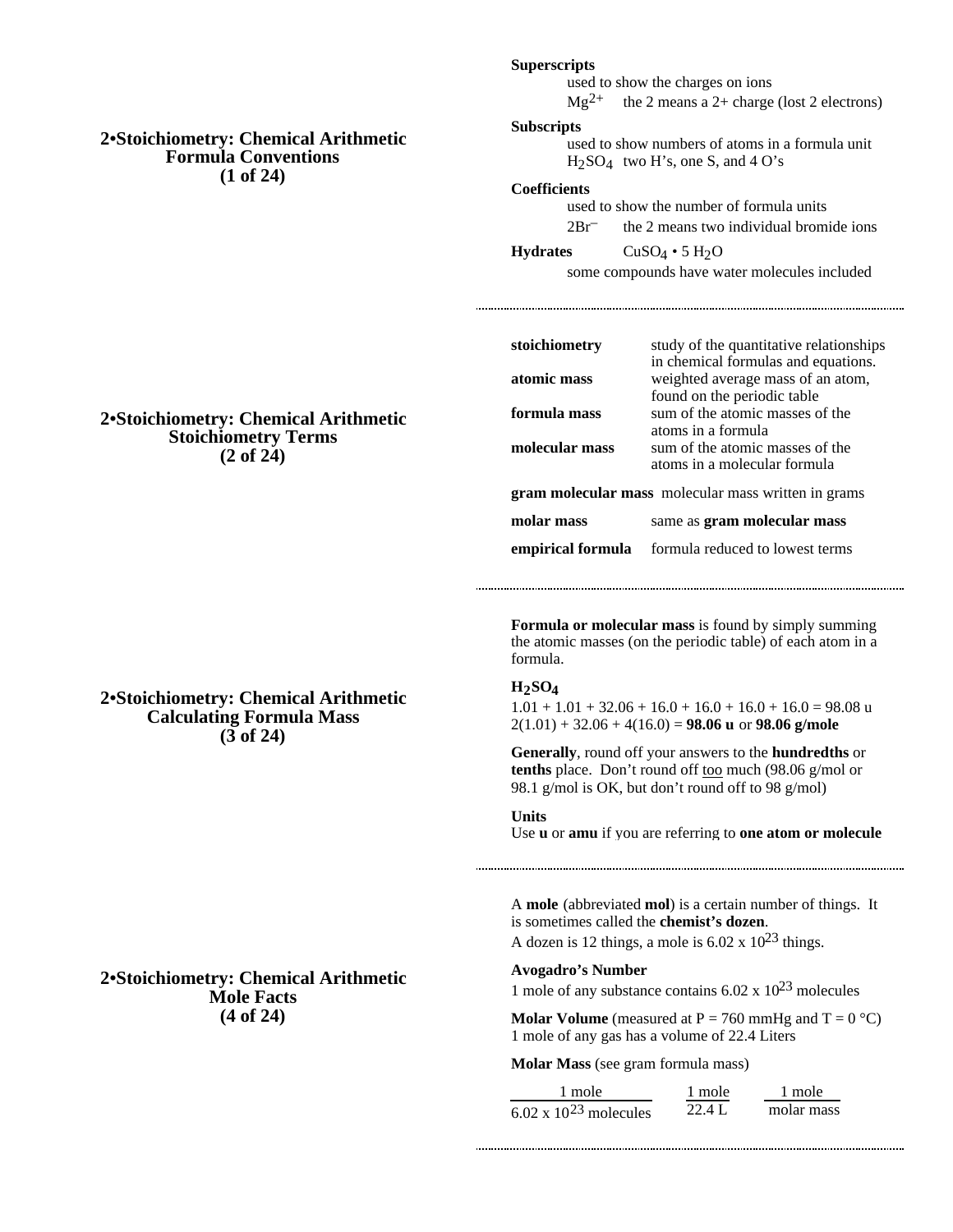#### **2•Stoichiometry: Chemical Arithmetic Line Equations (5 of 24)**

A **Line Equation** is the preferred way to show conversions between **quantities** (amount, mass, volume, and number) by canceling **units** (moles, grams, liters, and molecules)

The line equation consists of the **Given Value**, the **Desired Unit,** and the **line equation** itself.

**Example**: What is the mass of 135 Liters of CH<sub>4</sub> (at STP)? Given: 135 L CH4 Desired: ? g CH4 135 L CH4 x 1 mol CH4  $\frac{1 \text{ mol } CH_4}{22.4 \text{ L } CH_4}$  x  $\frac{16.0 \text{ g } CH_4}{1 \text{ mol } CH_4}$  $\frac{1 \text{ mol } \text{CH}_4}{1 \text{ mol } \text{CH}_4}$  = 96.43 g CH<sub>4</sub>



**Percentage Composition** quantifies what portion (by mass) of a substance is made up of each element.

Set up a **fraction**: <u>mass of element</u> mass of molecule Change to **percentage**: 100 x  $\frac{\text{mass of element}}{\text{mass of molecule}}$ 

Generally, round off your answers to the tenth's place.

The percentage compositions of each element should add up to 100% (or very close, like 99.9% or 100.1%)

Given the **Percentage Composition** of a formula, you can calculate the **empirical formula** of the substance.

| Step 1 | assume you have $100 g$ of substance so                                                   |
|--------|-------------------------------------------------------------------------------------------|
|        | the percentages become grams                                                              |
| Step 2 | change grams of each element to moles                                                     |
|        | of atoms of that element                                                                  |
| Step 3 | set up a formula with the moles                                                           |
|        | example: $C_{2,4}$ H <sub>4.8</sub>                                                       |
| Step 4 | simplify the formula by dividing moles                                                    |
|        | by the smallest value $\frac{C_{2.4}^{2.4}}{2.4}$ $\frac{H_{4.8}}{2.4}$ = CH <sub>2</sub> |
| Step 5 | If ratio becomes 1:1.5 multiply by 2                                                      |
|        | 1:1.33 or 1:1.66 multiply by 3                                                            |
|        |                                                                                           |

### **2•Stoichiometry: Chemical Arithmetic Mole Relationships (6 of 24)**

**2•Stoichiometry: Chemical Arithmetic Percentage Composition (by mass) (7 of 24)**

**2•Stoichiometry: Chemical Arithmetic Formula from % Composition (8 of 24)**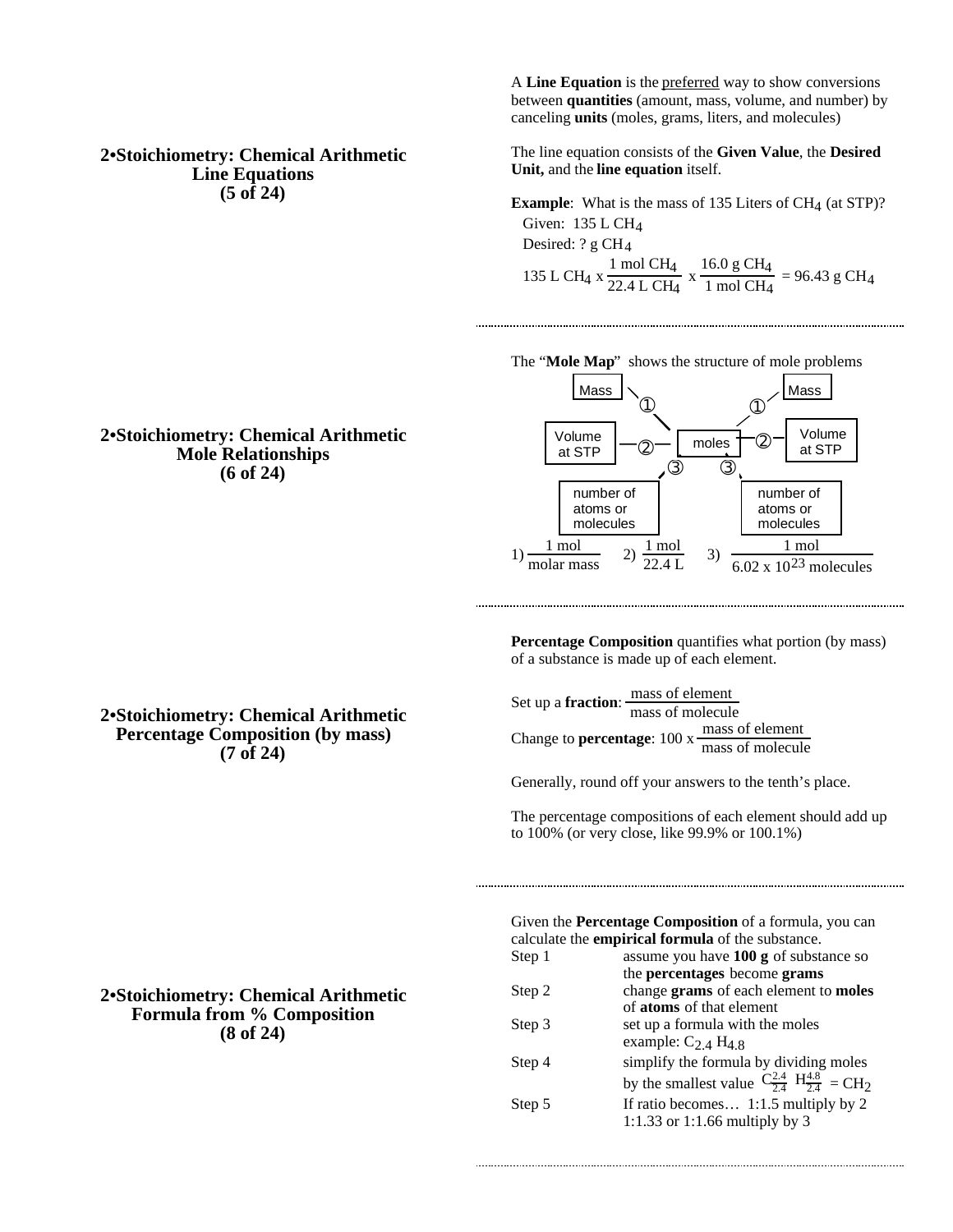**2•Stoichiometry: Chemical Arithmetic Equation Terms (9 of 24)**

**2•Stoichiometry: Chemical Arithmetic Other Mole Problems and Conversions (10 of 24)**

| equation      | condensed statement of facts about a                                                         |
|---------------|----------------------------------------------------------------------------------------------|
| reactants     | chemical reaction.<br>substances that exist before a<br>chemical rxn. Written left of arrow. |
| products      | substances that come into existence as                                                       |
|               | a result of the reaction. Written to the                                                     |
|               | right of the arrow.                                                                          |
| word equation | an equation describing a chemical                                                            |
|               | change using the names of the                                                                |
|               | reactants and products.                                                                      |
| coefficients  | a number preceding atoms, ions, or                                                           |
|               | molecules in balanced chemical                                                               |
|               | equationns that showing relative #'s.                                                        |
|               |                                                                                              |

The **gas density** is often converted to **molar mass**:

Example:

The gas density of a gas is 3.165 g/Liter (at STP). What is the molar mass of the gas?

Knowing that 22.4 L is 1 mole, you can set up the ratio:

3.165 g molar mass 1 Liter<sup>=</sup> 22.4 L

Other **metric conversions** you should know:

| $1000 \text{ mL}$ | $1 \text{ kg}$ |
|-------------------|----------------|
| 1 Liter           | 1000 grams     |

**Example**: Write the **formula equation** of...

sodium metal + water sodium hydroxide + hydrogen gas<br>  $Na^{\circ} + H_2O$   $NaOH + H_2$  $NaOH + H<sub>2</sub>$ 

- **metals** often are written with the  $\circ$  symbol to emphasize that the metal is in the neutral elemental state, not an ion.
- some compounds have **common names** that you should just know... water,  $H_2O$ ; ammonia, NH<sub>3</sub>; methane, CH<sub>4</sub>
- remember the seven **diatomic** elements so they can be written as diatomic molecules when they appear in their elemental form. Other elemental substances are written as **single atoms** (e.g. sodium metal or helium gas, He)

Since every **gas** takes up the same amount of room (22.4 L for a mole of a gas at STP), the **coefficients** in an equation tell you about the **volumes** of gas involved.



**2•Stoichiometry: Chemical Arithmetic Writing Formula Equations Things To Remember**

**(11 of 24)**

**2•Stoichiometry: Chemical Arithmetic Coefficients and Relative Volumes of Gases (12 of 24)**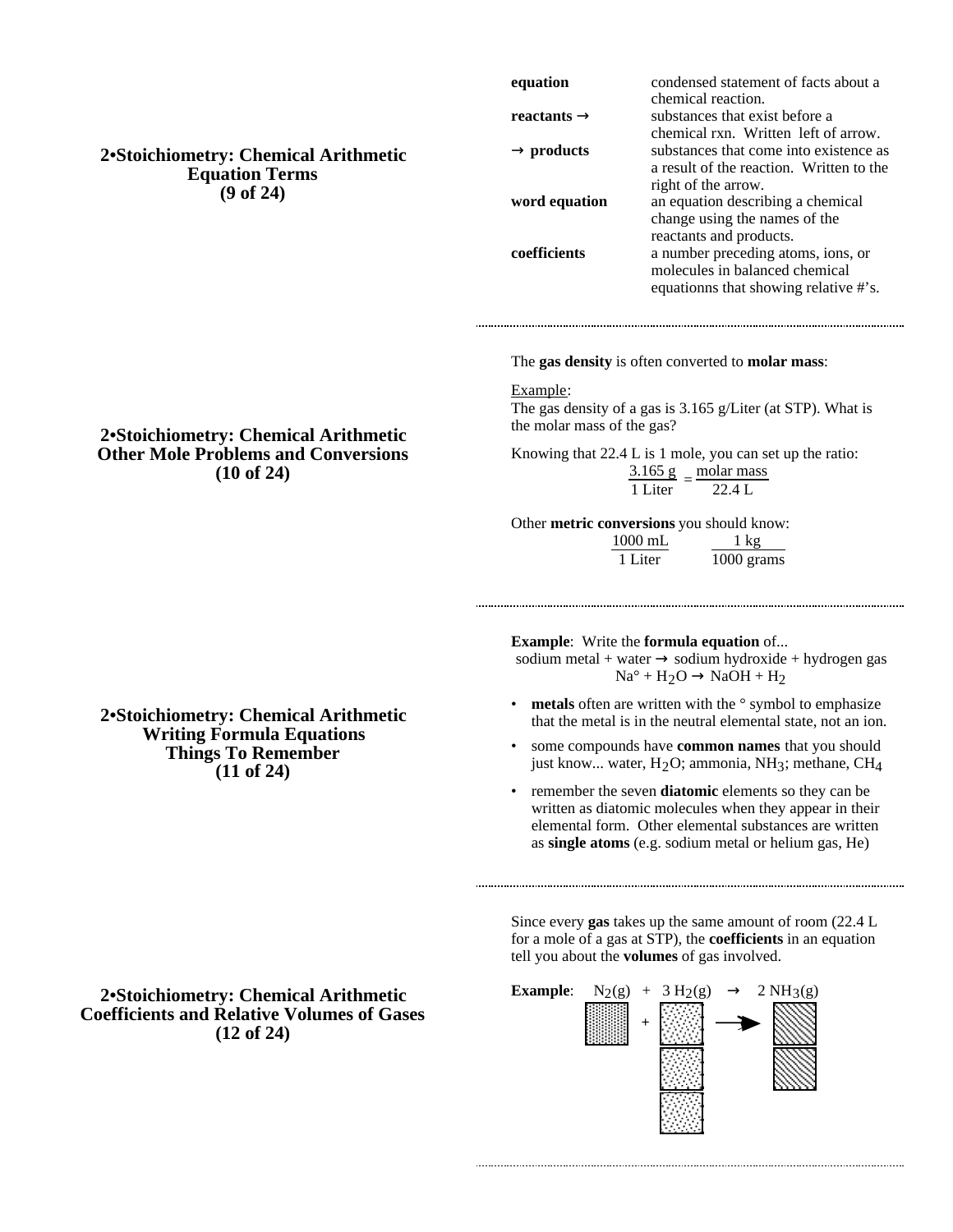The "heart of the problem" conversion factor relates the Given and the Desired compounds using the coefficients from the balanced equation.

**Example:**  $N_2 + 3 H_2$  $\bullet$  could be  $\frac{3 \text{ moles H}_2}{2 \text{ moles MII}}$ 2 moles NH3

...which means that every time 2 moles of  $NH_3$  is formed, 3 moles of  $H_2$  must react.

The format is always, moles of **Desired** moles of **Given**

**Mass-Mass problems** are probably the most common type of problem. The Given and Desired are both masses (grams or kg).

The pattern is: Given x molar mass<br>
of Given x  $\bullet$  x molar mass<br>
of Desired of Desired

In **Mass-Volume problems**, one of the molar masses is replaced with  $\frac{22.4 \text{ L}}{1 \text{ mole}}$  depending on whether the Given or the Desired is Liters.

If the Given or Desired is **molecules**, then the **Avogadro's Number** conversion factor,  $\frac{6.02 \times 10^{23} \text{ molecules}}{1 \text{ mole}}$  is used and the problem is a Mass-Particle or Volume-Particle problem.

The **units** of the Given and Desired will guide you as to which conversion factor to use:

**Mass** grams or kg **Volume** Liters or mL

**Particles** molecules or atoms

In a problem with **two Given values,** one of the Given's will limit how much product you can make. This is called the **limiting reactant.** The other reactant is said to be **in excess.**

Solve the problem **twice** using each Given… the reactant that results in the **smaller** amount of product is the **limiting reactant** and the **smaller** answer is the **true** answer.

**Example:**  $N_2 + 3 H_2$  2 NH<sub>3</sub> When **28.0 grams of N2** reacts with **8.00 grams of H2,** what mass of  $NH<sub>3</sub>$  is produced? (in this case, the  $N_2$  is the limiting reactant)

#### **2•Stoichiometry: Chemical Arithmetic Mass-Mass Problems Mass-Volume Problems (14 of 24)**

**2•Stoichiometry: Chemical Arithmetic Mass-Volume-Particle Problems (15 of 24)**

**2•Stoichiometry: Chemical Arithmetic Limiting Reactant Problems (16 of 24)**

# **2•Stoichiometry: Chemical Arithmetic Heart of the Problem (13 of 24)**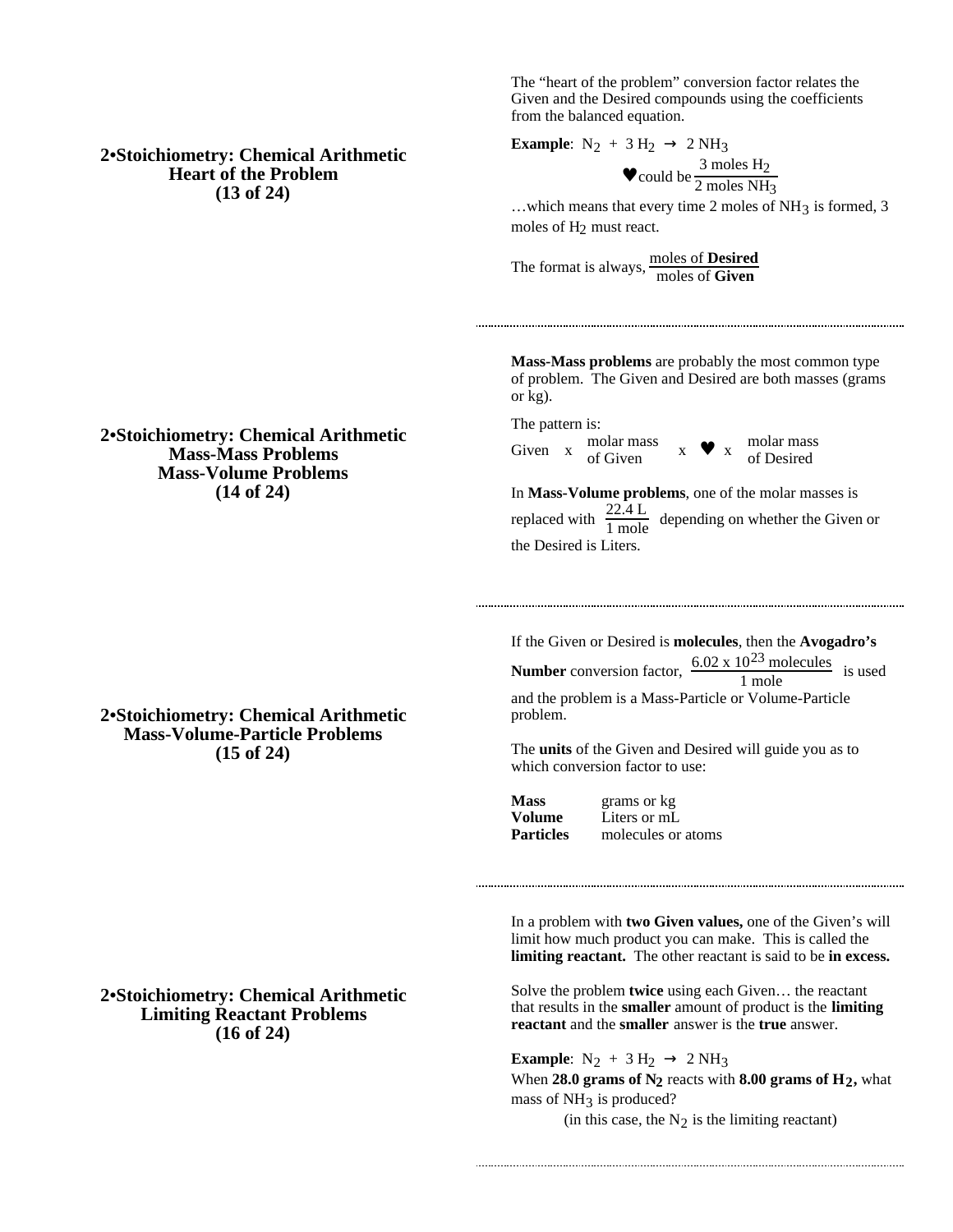**2•Stoichiometry: Chemical Arithmetic How Much Excess Reactant is Left Over (17 of 24)**

**2•Stoichiometry: Chemical Arithmetic Limiting Reactants (18 of 24)**

**2•Stoichiometry: Chemical Arithmetic Theoretical Yield and Percentage Yield (19 of 24)**

**Example**:  $N_2 + 3 H_2$  2 NH<sub>3</sub> When **28.0 grams of N2** reacts with **8.00 grams of H2,** what mass of  $NH<sub>3</sub>$  is produced? (in this case, the  $N_2$  is the limiting reactant)

To find out how much  $H_2$  is left over, do another line equation: Given: 28.0 g N<sub>2</sub> Desired: ? g H<sub>2</sub>

subtract the answer of this problem from  $8.00 \text{ g H}_2$ 

It is difficult to simply **guess** which reactant is the limiting reactant because it depends on **two** things: (1) the molar mass of the reactant and

(2) the coefficients in the balanced equation

The smaller mass is **not** always the limiting reactant.

**Example:**  $N_2 + 3 H_2$  2 NH<sub>3</sub> 1 mole (28 g N<sub>2</sub>) will **just react** with 3 moles (6.06 g H<sub>2</sub>) so, if we react 28.0 g  $N_2$  with 8.0 g  $H_2$ , only 6.06 g  $H_2$ will be used up and  $1.94$  g of  $H_2$  will be left over. In this case,  $N_2$  is the L.R. and  $H_2$  is in X.S.

The answer you calculate from a stoichiometry problem can be called the **Theoretical Yield**. Theoretically, you should get this amount of product.

In reality, you often get less than the theoretical amount due to products turning back to reactants or side reactions. The amount you actually get is called the **Actual Yield**.

$$
Percentage Yield = \frac{Actual Yield}{Theoretical Yield} \times 100
$$

## **2•Stoichiometry: Chemical Arithmetic Balancing Chemical Equations (20 of 24)**

The balanced equation represents what actually occurs during a chemical reaction. Since atoms are not created or destroyed during a normal chemical reaction, the number and kinds of atoms must agree on the left and right sides of the arrows.

 $Na_2CO_3 + LICl$   $NaCl + Lq_2O + CQ_2$ 

To balance the equation, you are only allowed to change the **coefficients** in front of the substances... not change the formulas of the substances themselves.

Reduce the coefficients to the lowest terms.

Fractions may be used in front of diatomic elements.